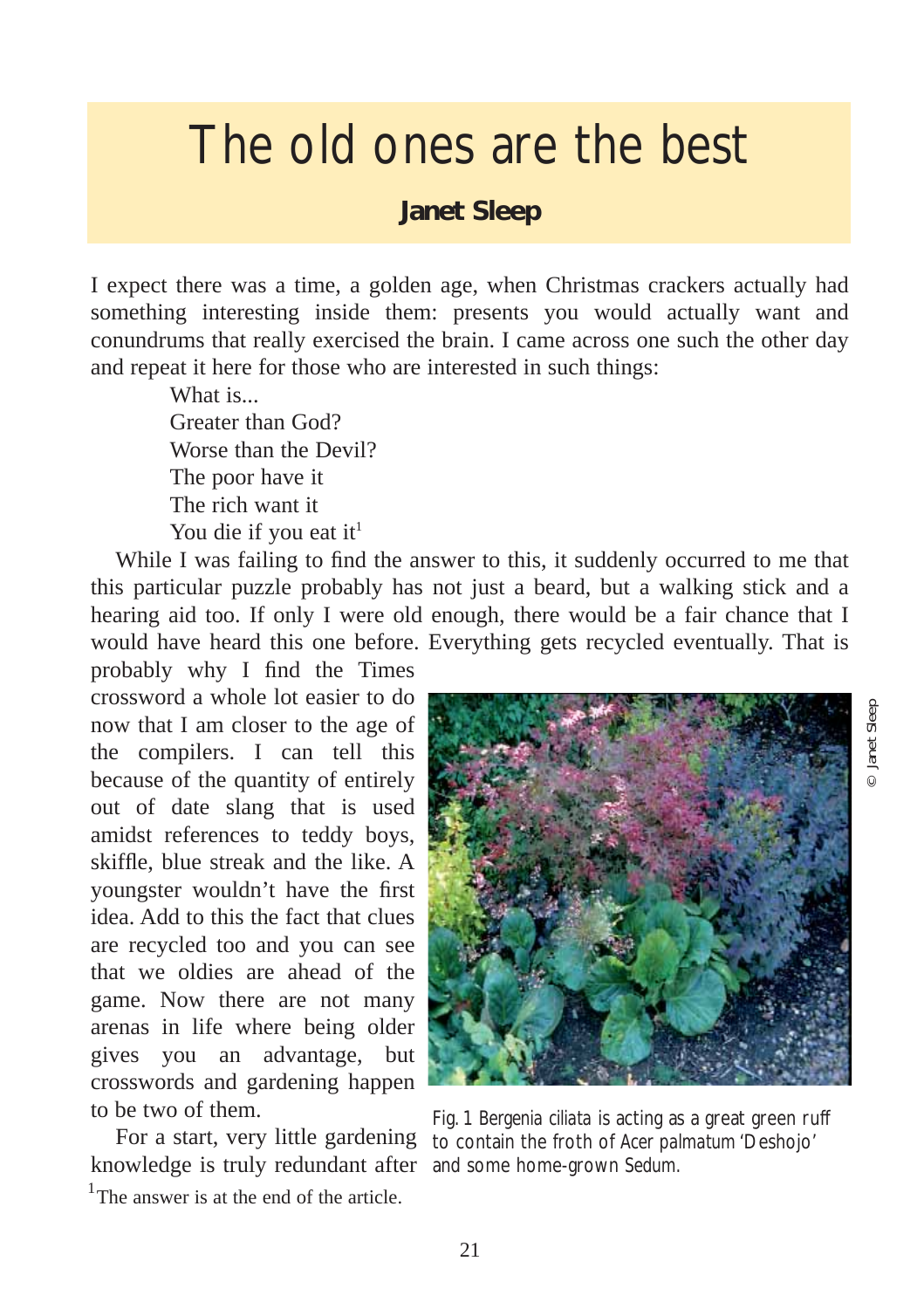

Fig. 2 *Euphorbia nicaeensis* subsp*. nicaeensis* and *Hypericum olympicum* with *Sedum* and *Daphne* foliage and *Euphorbia myrsinites* going over on the right.

the passage of twenty or thirty years: what one learnt as a youngster is still likely to be useful and the older one is, the more of that knowledge has accumulated. Moreover, fashion comes in and out like the tide. Stay still long enough and the world will catch you up. It was thinking along these lines that reminded me once again of my first introduction to the writings of Gertrude Jekyll. This was a very long time ago and I

was a newly qualified teacher, just about to get a home of my own for the first time, and with absolutely no ideas on gardening of any kind at all – think of me as not quite virgin soil.

The school library was about to throw out a whole lot of books that nobody was ever going to read again – not even the staff! What made me pick up that particular dusty, dark blue volume I shall never know. I am glad that I did, for it changed my life: it made me into a gardener. The book was Miss Jekyll's *Colour in the Flower Garden*, published by Country Life in 1908 – I think I put a couple of shillings into the charity box for it, having no clue that this was, in fact, a gardening classic and possibly even worth a bit. I have it open in front of me now. It is ages since I looked into it and, eerily, I could have sworn that the pictures were in a rather faded, imperfect colour. Actually, they are all black and white: all

the colour is in the writing. Her clarity and passion, her sense and sensibility, sing out at you from every page.

What is even more fascinating is the plant repertoire she uses. She loves plants that one would think are perfectly modern: *Yucca, Eryngium* x *oliverianum* and *amethystinum, Euphorbia characias* subsp. *wulfenii, Hosta* (except that she called them *Funkia*) and especially *Bergenia*, which she knew as *Megasea*. There are some particularly good



Fig. 3 *Euphorbia seguieriana* subsp. *niciciana* intermingled with *Eryngium bourgatii.*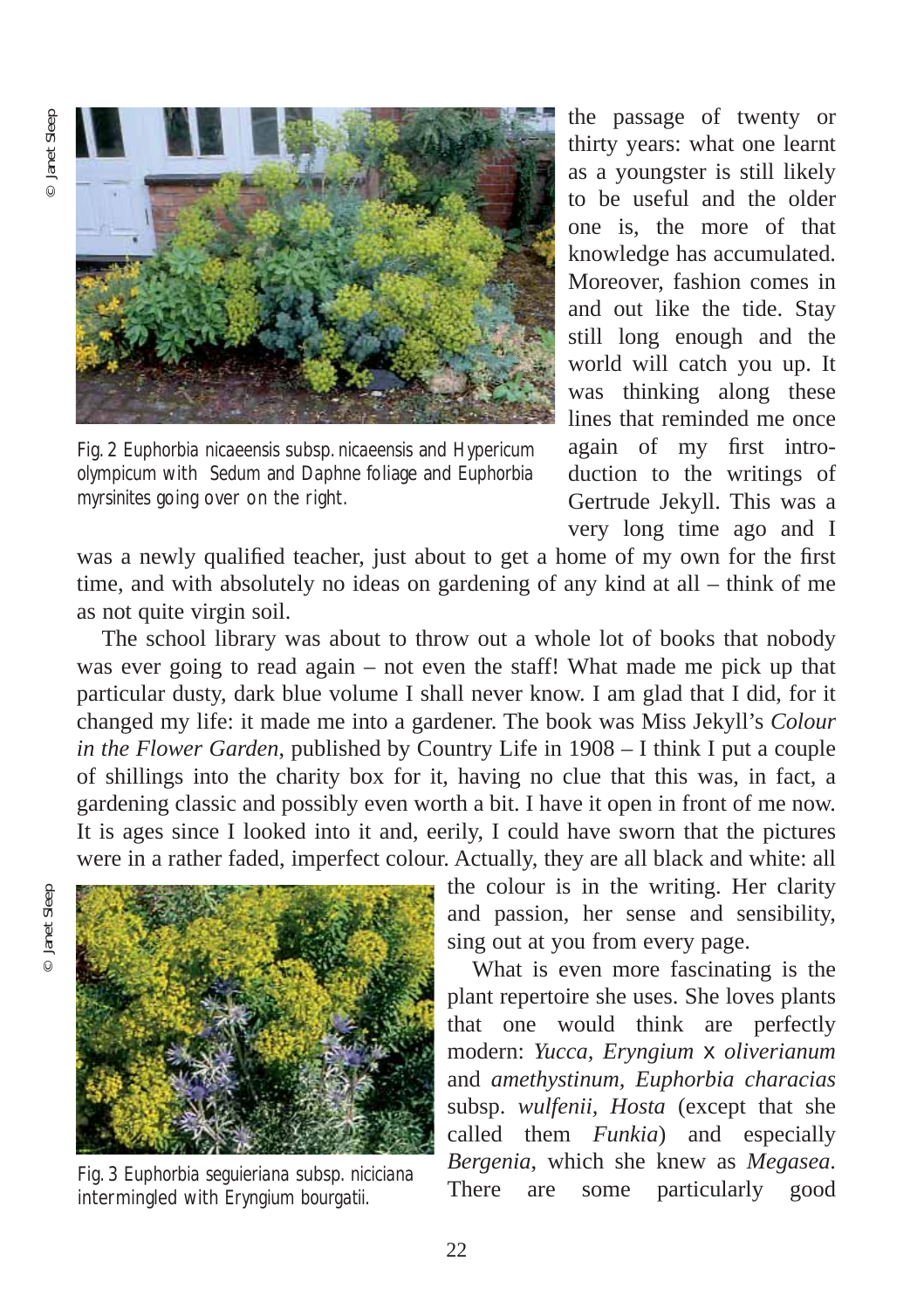photographs of the latter which, at one point, she has teemed up with pale, cloudlike masses of something she calls the wire-stemmed aster – probably *Aster divaricatus*. This partnership is ravishingly pretty, even in black and white: she wanted strong edges to frame her borders but loved plants, like this aster, that ramble and interweave. The big, rounded, ribbed and glossy leaves of the bergenia contain the extravagant flop of the laxer partner and contrast beautifully with it in shape and texture. Why I have not yet imitated this myself I do not know: I have slipped up here.

She did, however, get some messages through. In particular, her love of bergenias (fig. 1), and I have been collecting them ever since. This has been easier to do over recent years since the German hybridisers have been at work there are now many more kinds to choose from. I take my hat off to these chaps: looking at a *Bergenia*, one would never think that growing from seed would be all that difficult. It is. The seed is very fine and, though it germinates well enough,

tends to come up too thickly and the seedlings sit about all year as microscopics that have no desire to get to the next stage, even when you try to pot them on in clumplets, which works well enough with other tinies. No wonder *Bergenia* do not seem to selfsow. In the end, I got about half a dozen plants from 'Pugsley's Pink' and, if I live long enough, I'll see them flower one day. By the way, Pugsley it was that showed me that, like the rest of us, he does better with kind treatment. When cast into the outer darkness he sulks – wouldn't you? In fact, it was nurseryman Mr Pugsley who used my all time favourite *Bergenia ciliata* (huge, softly hairy, deciduous leaves and blush pink flowers) to produce another favourite *B*. 'Margery Fish'. This one has the large soft leaves of *ciliata* but without the fur and with a satin sheen. They are evergreen too.

It was Margery Fish, of course, who properly got me hooked on euphorbias,



Fig. 4 *Rosa* 'Desprez à Fleur Jaune', an early, genuinely repeat-flowering, noisette rambler which likes a warm corner – a remnant of my old-rose infatuation. Its colour is an unstable creamy/peach but it is swooningly scented.Vita was captivated by anything with a romantic French name, so how would she have reacted to the clunkily named, *Rosa* 'Parkdirektor Riggers', seen recently on a wall at Sissinghurst?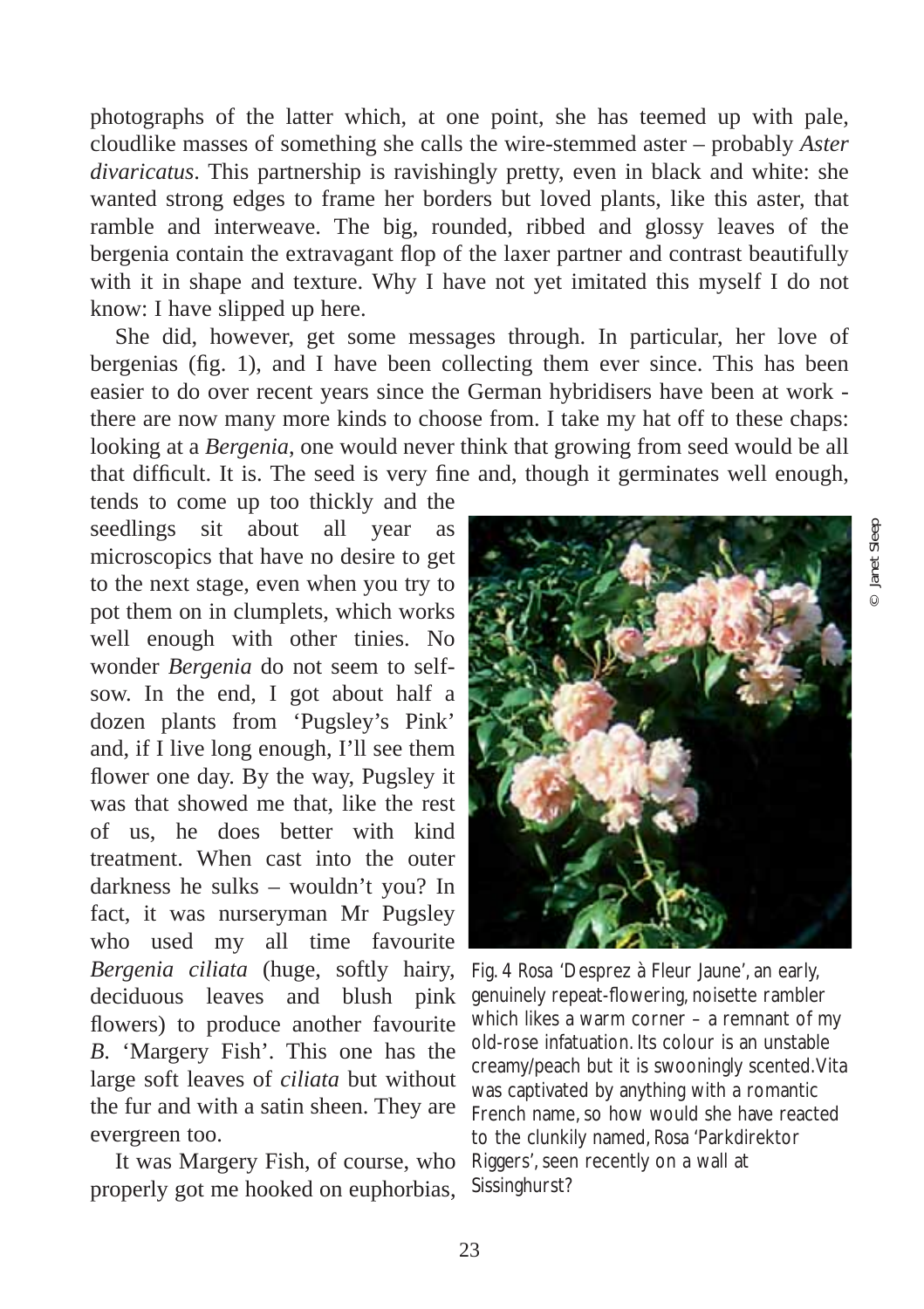

Fig. 5 The climbing rose 'Madame Alfred Carrière' in the cottage garden at Sissinghurst.Vita could not have known *Euphorbia cornigera*, now grown here, but I think she would have approved.

starting with *characias* and its variants. I loved her description – "they all have most beautiful evergreen, blue-green leaves, and those great lovebird-green heads". Sold to Mrs. Sleep, drooling over the faded print: I think it was the love birds that did it and the thought that these flowers would start early and go on for months – greed being at root of the plant obsessive's psychology. If I had to pick two euphorbias to suit even the greediest gardener I think it would have to be *E. nicaeensis* subsp*. nicaeensis* (fig. 2) and *E. seguieriana* subsp. *niciciana* (fig. 3)*.* Don't be put off by these dreadful names. *E. nicaeensis* has the palest blue/grey foliage and flowers usefully after *characias* in May/June in great flat heads of acid yellow, the whole plant making a neat mound at about 60cm: *niciciana* has much greener but more feathery

foliage but, when it starts flowering, at the end of June, it will not stop until the frosts. It too is usefully small.

It is sometimes said that the pictures are better on radio. Certainly, TV has done little or nothing to give me garden inspiration. It is the printed word that has fired me up every time. In Mrs Fish's *We Made a Garden*, it was not just the battle to create something from nothing that swept me along, it was the constant rearguard action against the dreaded Walter, a pompous didact of a man. Bertie Wooster would have called him a pill, a wart and an excrescence. What Margery Fish practised was a form of subversive gardening, deeply attractive to my inner rebel.

But the day I became entirely lost to gardens and plants was the day I picked up Anne Scott-James's book, *Sissinghurst, The Making of a Garden*: the sheer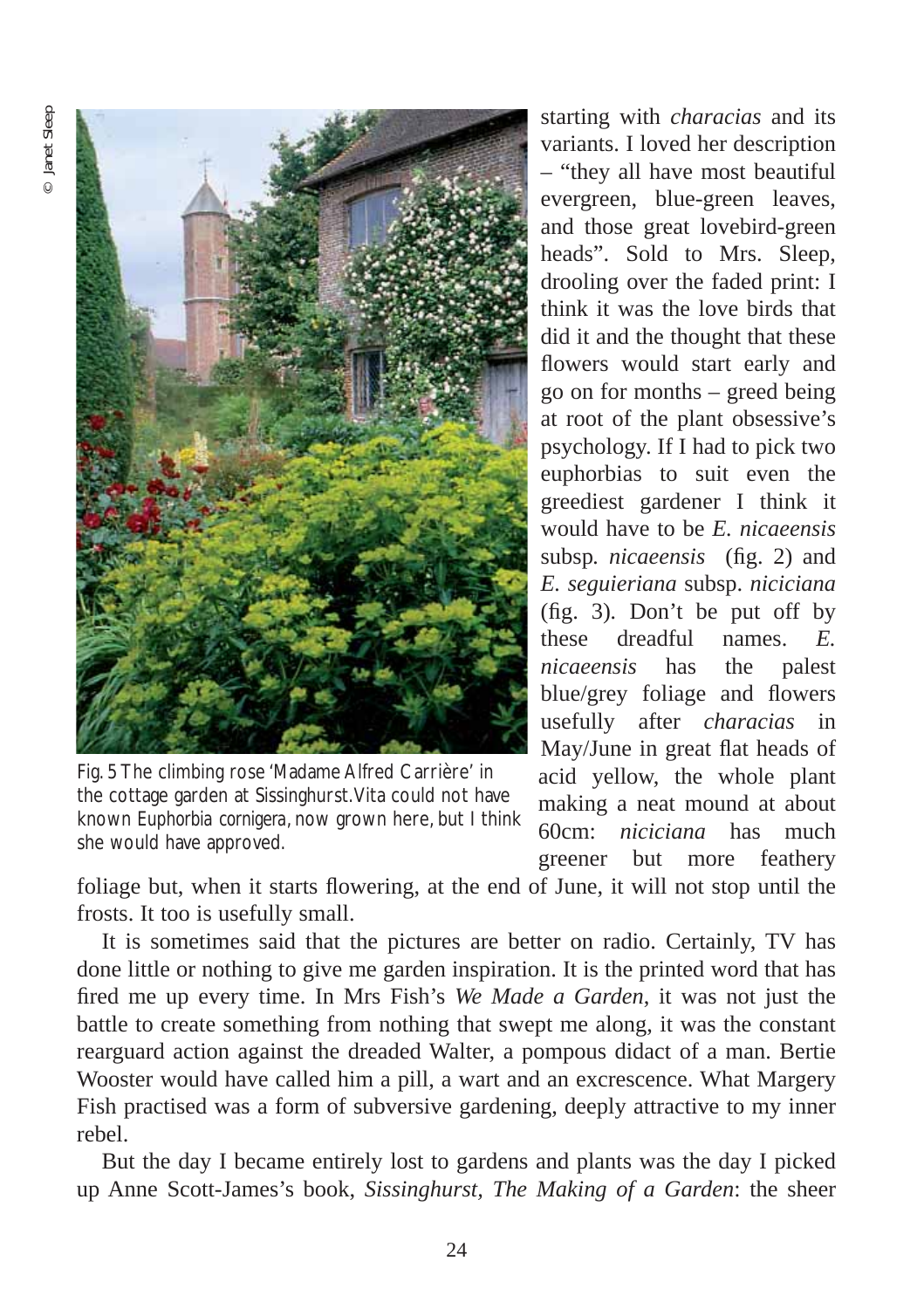adventure of it; the wild romance; the extravagant over-the-topness of it all. (figs 4, 5  $\&$  6) Vita simply swept me away: her taste, her likes and dislikes have had a deep and lasting effect. I too like things in overabundance: her 'wapentakes and sokes' of violas seemed none too many for me. It is because of Vita that I grow numbers of the hugely rampant rambler roses through our Irish yews and hollies and anywhere else I can find for them. I once had a visitor who asked how I got *Rosa* 'Félicité Perpétué' to do that climbing trick so neatly. "Try stopping them", was my reply. I am still doing it. Recently I have planted *Rosa* 'Goldfinch' on a tower and it was only when I reread Vita's *In Your Garden Again*, the reprint of her pithy and persuasive Observer articles, that I find she recommended this very rose. Had the seed lain dormant all these years, or has she been sending me messages from the grave? And was I persuaded to plant *Indigofera* really quite pink. *pendula* recently because the



Fig. 6 Too much of Sissinghurst in 2009 is horribly tight and tidy, but Vita would have approved the exuberance of the white garden. Note that while *Crambe cordifolia* and *Chamerion angustifolium* 'Album' are genuinely white, *Gillenia trifoliata* is

plant's merits are without question – elegant, narrow habit, delicate fern-like foliage and chains of rosy violet flowers from June onwards – or is it that because she liked this plant she subtly influenced me to like it too.

Never underestimate the power of the printed word. I am not talking of catalogues here. If the definition of a goldmine is 'a hole in the ground with a liar sitting on top', then that of a catalogue is probably something like – 'text: to be written and read with the aid of rose-tinted spectacles only'. No, the garden writing that really grabs is founded in reality but with a strong dose of fantastic possibility thrown in. I could never have escaped from the pull of the old roses given my devotion to Vita and her works, but it was Michael Gibson who caused